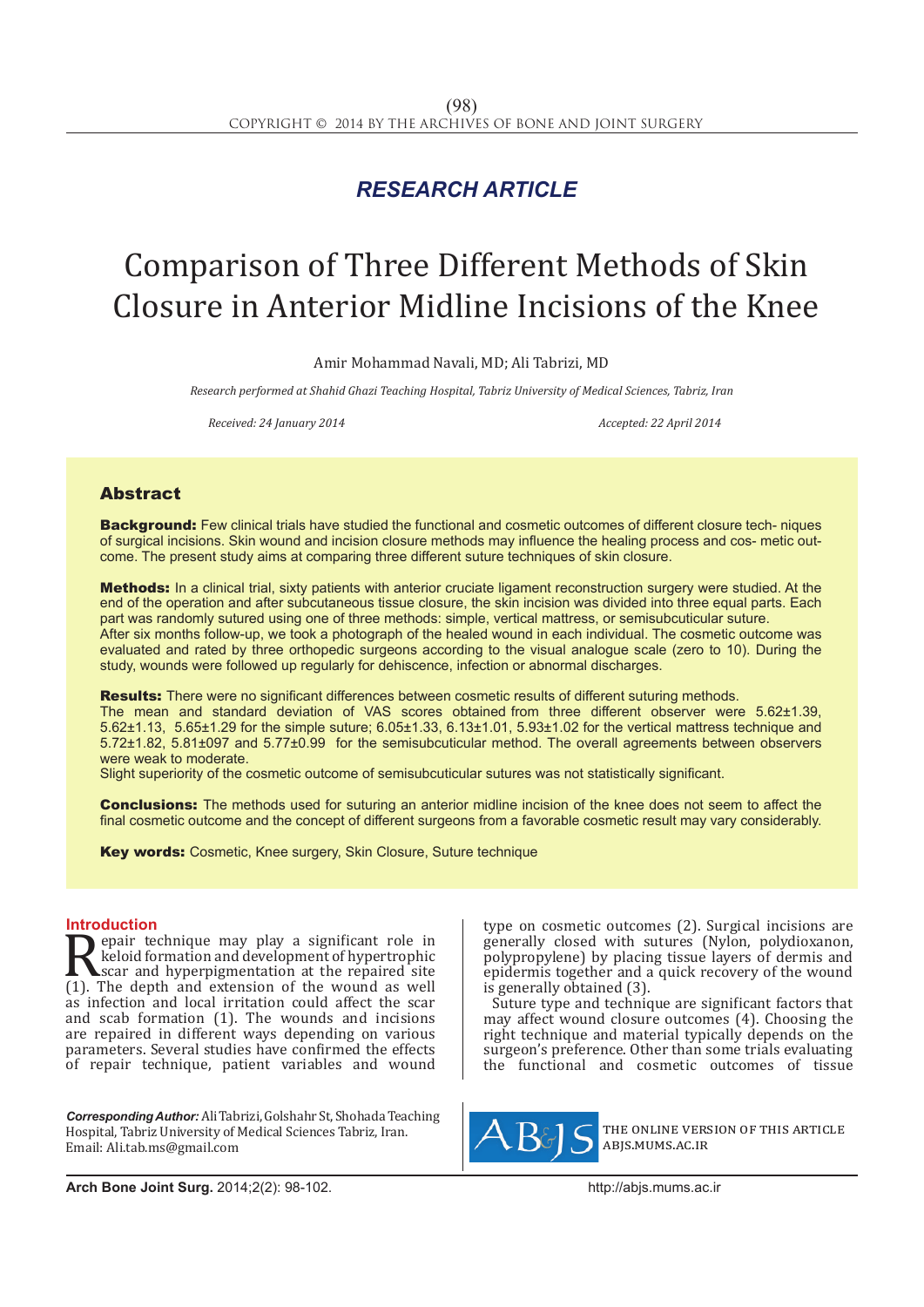VOLUME 2. NUMBER 2. JUNE 2014



**Figure 1. Skin closure with three different suturing methods including simple, vertical mattress and vertical semisubcuticular methods.**

adhesives (5-9), there are few clinical trials exclusively focused on cosmetic outcomes of incisions around the knee. Since wound and surgical incisions repair seems to affect recovery process, the present study was aimed to evaluate three different repair techniques in patients undergoing knee surgery.

#### **Materials and Methods**

In a clinical trial, we studied sixty patients who underwent arthroscopic anterior cruciate ligament reconstruction by bone-patellar-tendon-bone autograft technique. An anterior midline incision was used to harvest the graft. In each patient, the surgical incision was divided into three equal parts and each part was repaired randomly using a different method. Nylon 3/0 sutures were used in all cases.

Inclusion criteria encompassed all patients undergoing ACL reconstruction with BPTB graft without any age limit. Exclusion criteria were history of previous surgery, revision cases, vascular disorders, systemic diseases such as diabetes, rheumatologic disorders and other skin diseases and allergy to the sutures material. The ethical research committee of Tabriz University approved the study and a written consent was obtained.

#### *Skin closure methods*

We used the anterior midline approach in order to harvest the patellar tendon graft. At the end of operation and after subcutaneous tissue repair with Vycril sutures, skin incision was divided into three equal parts and each part was randomly sutured by one of the simple, vertical mattress or vertical semisubcuticular suture techniques.

*Simple suture:* The key to use this technique is to evert the wound edges, which requires that the needle enter the skin at a 90-degree angle approximately 1-2 millimeters from the wound edge. After penetration, the needle should be redirected to proceed at a slightly oblique angle away from the wound edge to the desired depth and then across to the other side of the wound, where its course should follow a mirror image of the first side (2).

*Vertical mattress suture:* The vertical mattress stitch

THE ARCHIVES OF BONE AND JOINT SURGERY. ABJS.MUMS.AC.IR SKIN CLOSURE IN KNEE ANTERIOR MIDLINE INCISIONS



**Figure 2. Final outcome six months after surgery.**

is placed in a "far-far-near-near" order of bites. The "farfar" loop enters and exits the skin surface at a 90 degree angle, some 4mm to 8mm from the wound margin. It passes relatively deeply into the dermis (2). The "nearnear" loop enters and exits the skin surface one to two millimeters from the wound margin, traversing the wound at a depth of one millimeter. Because of the precise degree of control that the vertical mattress stitch requires, bites must be symmetrical, especially the depth of the near-near loop, or the wound will invariably misalign and heal with a "shelf " on one side (2). The knot is tightened only until sufficient opposition and eversion is achieved.

*Vertical semisubcuticular suture:* Semisubcuticular sutures are placed totally within the dermis in a vertical orientation in one side, and like a vertical mattress far and near method on the other side where the suture enters and exits.

Intravenous cefazolin was prescribed to all patients for 48 hours. Physiotherapy and ROM was started in the second day. All patients were visited on the first and second weeks for wound infection or other skin complications. Patients were under close observation during a 6-month period following surgery (Figure 1).

Visual analogue scale was used to study and rate the cosmetic outcomes (10). Three orthopedic surgeons scored the cosmetic outcome of each wound independently using a 0-10 scale system in two different episodes (zero and 10 indicates the worst and best outcome, respectively). Digital images of scars were taken using a digital camera when the patients were visited at six months after operation ( Figures 1 and 2). The ratings were according to a digital photograph sent to the surgeons.

SPSS16 statistical software (SPSS Inc., Chicago, IL) was used in all statistical tests. Once observers' results were recorded, the data were descriptively analyzed using central descriptive statistical methods (mean) and distribution (standard deviation and variance). In order to refer to agreement level of observers, Kappa statistical test was calculated. For assessing the mean cosmetic scores in different types of sutures techniques ANOVA test was used. In all statistical tests, a P value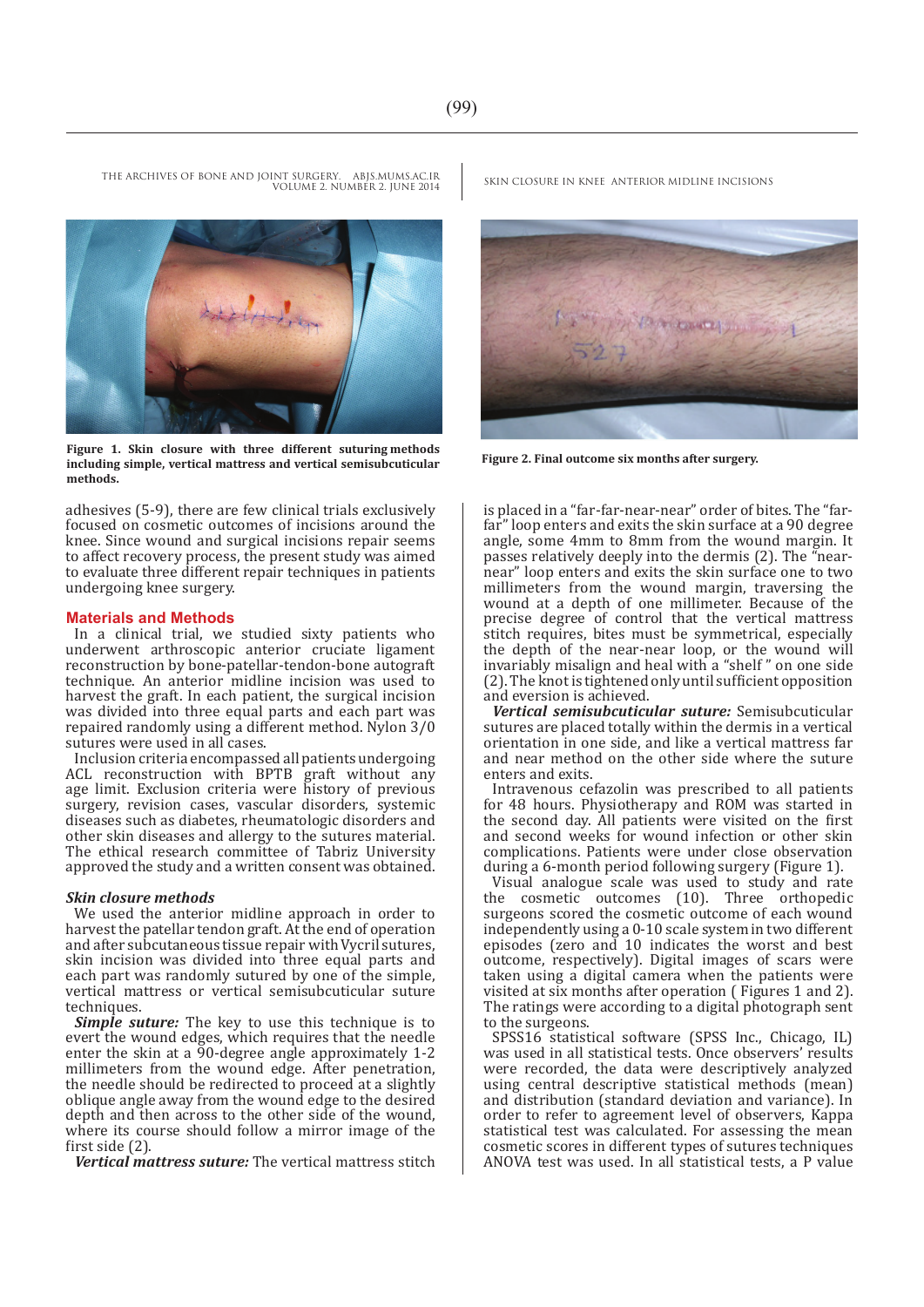THE ARCHIVES OF BONE AND JOINT SURGERY. ABJS.MUMS.AC.IR SKIN CLOSURE IN KNEE ANTERIOR MIDLINE INCISIONS VOLUME 2. NUMBER 2. JUNE 2014

| Table 1. Classification of Kappa value report used in our study |               |  |  |
|-----------------------------------------------------------------|---------------|--|--|
| No agreement                                                    | 0<            |  |  |
| Slight agreement                                                | $0.0 - 0.2$   |  |  |
| Fair agreement                                                  | $0.21 - 0.40$ |  |  |
| Moderate agreement                                              | $0.41 - 0.60$ |  |  |
| Substantial                                                     | $0.61 - 0.80$ |  |  |
| Almost perfect                                                  | $0.80 - 1.00$ |  |  |

of less than 0.05 was considered significant. For agreement between observers, we used ICC test. We rated the kappa value according to Table 1.

#### **Results**

All 60 patients who participated in our study finished the six months follow-up period. Table 2 demonstrates the average scores of each suture technique rated by each observer. There were no significant differences between the scores among three techniques (P=0. 20).

According to the findings, the highest rate of agreement of observers was in the vertical subcuticular method. Detailed information is shown in Table 3. No wound complication including infection occurred during the study.

#### **Discussion**

The ideal wound closure technique should be costeffective, time-effective, and user-friendly with optimal cosmetic outcomes. An interrupted stitch type with favorable tissue characteristics will reduce local wound complications (5) while superficial wound dehiscence may be reduced by using continuous subcuticular sutures (6,7).

Our study showed that the method of suturing in anterior midline approach of the knee did not affect the final cosmetic results. Furthermore, different surgeons had different perspectives from the cosmetic results of a healed wound. The vertical semisubcuticular approach provided the highest rate of similarity of the scores and agreement between the observers. The lowest rate of

| Table 3. Configuration of Kappa Value between three observer to<br>each suture techniques |                             |                            |  |  |  |
|-------------------------------------------------------------------------------------------|-----------------------------|----------------------------|--|--|--|
|                                                                                           | Second observer             | Third observer             |  |  |  |
| First observer                                                                            | Simple suture: 0.19         | Simple suture:0.17         |  |  |  |
|                                                                                           | 13. Vertical mattress       | Vertical mattress: 0.14    |  |  |  |
|                                                                                           | Vertical subcuticular:0.35- | Vertical subcuticular:0.22 |  |  |  |
| Third observer                                                                            | Simple suture: 0.61         |                            |  |  |  |
|                                                                                           | Vertical mattress:0.54      |                            |  |  |  |
|                                                                                           | Vertical subcuticular:0.67  |                            |  |  |  |

| Table 2. Mean scores of VAS regarding to cosmetic outcome<br>given by the observers to each suture technique |                  |                      |                          |  |  |
|--------------------------------------------------------------------------------------------------------------|------------------|----------------------|--------------------------|--|--|
|                                                                                                              | Simple<br>suture | Vertical<br>mattress | Vertical<br>subcuticular |  |  |
| First observer                                                                                               | $5.62 \pm 1.39$  | $6.05 \pm 1.33$      | $5.72 \pm 1.82$          |  |  |
| Second observer                                                                                              | $5.62 \pm 1.13$  | $6.13 \pm 1.01$      | $5.81 \pm 0.97$          |  |  |
| Third observer                                                                                               | $5.65 \pm 1.29$  | $5.93 \pm 1.02$      | $5.77 \pm 0.99$          |  |  |

concordance among observers belonged to the vertical mattress method. Although there was no statistically significant difference, slightly better cosmetic outcomes resulted from the vertical semisubcuticular technique.

In a study conducted by Quinn et al, visual analogue scale was 8.3 for repair with vertical semisubcuticular suture (11). In Ende et al.'s study, the VAS score was 8.6 for the vertical semisubcuticular suture group (12). In the study conducted by Gennari et al., there was no difference between skin adhesive and suture groups considering cosmetic scores (13). Gandham et al. compared conventional and dynamic sliding loop suture techniques and found that there was no significant difference between the intervention methods considering the wounds repair but visual analogue scores had higher values for the sliding loop technique (14).

Angelini et al. found that considering final cosmetic outcomes subcuticular suture was better than the nylon vertical mattress (15). Quinn et al. showed that there is no difference between octylcyanoacrylate and sutures considering optimal wound score (73% versus 68%) and cosmetic score of visual analogue scale (69 mm versus 69mm) (16).

Bernard et al. found that suture group obtained higher score in visual analogue scale in comparison to tissue adhesive  $(63.3 \text{mm}$  versus  $47.8 \text{mm}$  (17). The study concluded that cosmetic outcomes of surgical wounds repaired with standard suture are better than wounds closed with octylcyanoacrylate (17).

There was no difference between skin adhesive and suture groups considering the short-term complications after six months as well as during the one-year follow up period in the study conducted by Gennari et al (13). Gandham et al compared conventional suture and dynamic sliding loop technique and reported one case of infection in every group. Evidences of skin edge necrosis were observed in two patients of conventional suture group (14). In Webster and Davis' study, the wound infection was estimated 8.4% in suture repair (18). Ende et al in their study comparing adhesive bonds and percutaneous absorbable suture for closure of surgical wounds in children did not observe any case of wound dehiscence in the suture group (12). In a study conducted by Ong et al. comparing wound closure using tissue glue versus subcuticular suture for pediatric surgical incisions they did not report any case of rash, wound infection, or wound dehiscence (19). Additionally, Shetty et al. did not report any wound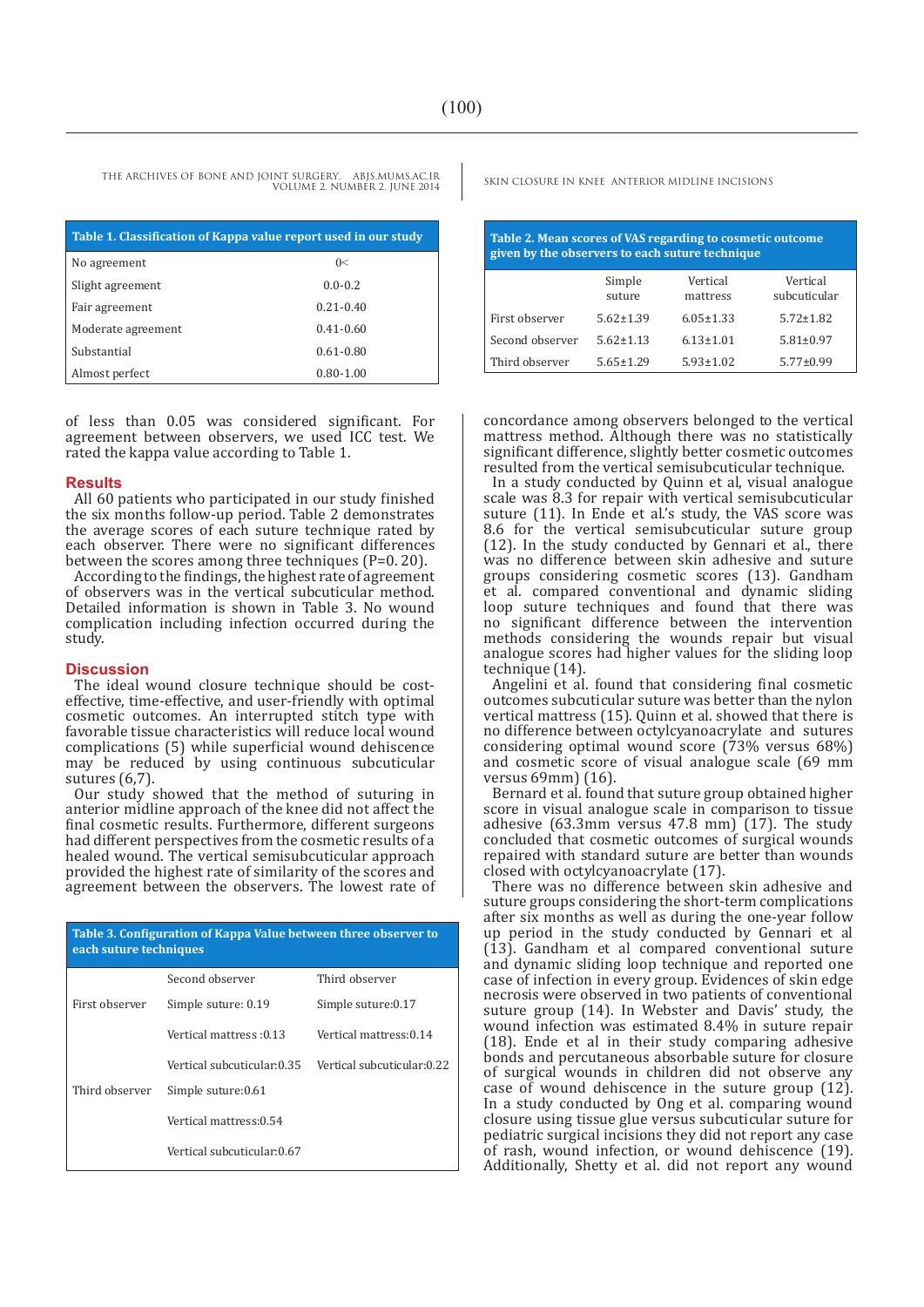THE ARCHIVES OF BONE AND JOINT SURGERY. ABJS.MUMS.AC.IR SKIN CLOSURE IN KNEE ANTERIOR MIDLINE INCISIONS VOLUME 2. NUMBER 2. JUNE 2014

infection or dehiscence in repairing with subcuticular technique following closure of hip wounds with metallic skin staples or subcuticular vicryl suture (20).

Although semisubcuticular suture technique brings slighhtly better cosmetic outcomes than the other methods, statistically we were not able to find any significant difference between these techniques. Further studies are required to completely approve the superiority of on technique over the other.

#### **Acknowledgements**

This study was financially supported by Tabriz

University of Medical sciences.

Amir Mohammad Navali MD Shahid Ghazi Teaching Hospital, Tabriz University of Medical Sciences, Tabriz, Iran

Ali Tabrizi MD Shohada Teaching Hospital, Tabriz University of Medical Sciences,Tabriz, Iran

## **References**

- 1. Singer AJ, Gulla J, Hein M, Marchini S, Chale S, Arora BP. Single-layer versus double-layer closure of facial lacerations: a randomized controlled trial. Plast Reconstr Surg. 2005;116(2):363-8.
- 2. Khan RJ, Fick D, Yao F, Tang K, Hurworth M, Nivbrant B, et al. A Comparison of three methods of wound closure following arthroplasty. J Bone Joint Surg Br. 2006;88(2):238-42.
- 3. Vanholder R, Misotten A, Roels H, Matton G. Cyanoacrylate tissue adhesive for closing skin wounds: a double blind randomized comparison with sutures. Biomaterials. 1993;14(10):737-42.
- 4. Singer AJ, Quinn JV, Thode HC Jr, Hollander JE; TraumaSeal Study Group. Determinants of poor outcome after laceration and surgical incision repair. Plast Reconstr Surg. 2002;110(2):429-35.
- 5. Biddlestone J, Samuel M, Creagh T, Ahmad T. The double loop mattress suture. Wound Repair Regen. 2014;22(3):415-23.
- 6. Gurusamy KS, Toon CD, Allen VB, Davidson BR. Continuous versus interrupted skin sutures for nonobstetric surgery. Cochrane Database Syst Rev. 2014; 2: CD010365.
- 7. Shamiyeh A, Schrenk P, Stelzer T, Wayand WU. Prospective randomized blind controlled trial comparing sutures, tape, and octylcyanoacrylate tissue adhesive for skin closure after phlebectomy. Dermatol Surg. 2001;27(10):877-80.
- 8. Eaglstein WH, Sullivan TP, Giordano PA, Miskin BM. A liquid adhesive bandage for the treatment of minor cuts and abrasions. Dermatol Surg. 2002;28(3):263- 7.
- 9. Toriumi DM, O'Grady K, Desai D, Bagal A. Use of octyl-2-cyanoacrylate for skin closure in facial plastic surgery. Plast Reconstr Surg. 1998;102(6):2209-19.
- 10. Quinn JV, Drzewiecki AE, Stiell IG, Elmslie TJ. Appearance scales to measure cosmetic outcomes of healed lacerations. Am J Emerg Med. 1995;13(2):229- 31.
- 11. Quinn J, Cummings S, Callaham M, Sellers K. Suturing versus conservative management of lacerations of the hand: randomised controlled trial. BMJ. 2002; 325(7359):299.
- 12. van den Ende ED, Vriens PW, Allema JH, Breslau PJ. Adhesive bonds or percutaneous absorbable suture for closure of surgical wounds in children. Results of a prospective randomized trial. J Pediatr Surg. 2004; 39(8):1249-51.
- 13. van den Ende ED, Vriens PW, Allema JH, Breslau PJ. A prospective, randomized, controlled clinical trial of tissue adhesive (2-octylcyanoacrylate) versus standard wound closure in breast surgery. Surgery. 2004;136(3):593-9.
- 14. Gandham SG, Menon D. Prospective randomized trial comparing traditional suture technique with the dynamic sliding loop suture technique in the closure of skin lacerations. Emerg Med J. 2003;20(1):33-6.
- 15. Adams B, Levy R, Rademaker AE, Goldberg LH, Alam M. Frequency of Use of Suturing and Repair Techniques Preferred by Dermatologic Surgeons. Dermatol Surg, 2006;32:682–689.
- 16. Quinn J, Wells G, Sutcliffe T, Jarmuske M, Maw J, Stiell I, et al. Tissue adhesive versus suture wound repair at 1 year: randomized clinical trial correlating early, 3-month, and 1-year cosmetic outcome. Ann Emerg Med. 1998;32(6):645-9.
- 17. Bernard L, Doyle J, Friedlander SF, Eichenfield LF, Gibbs NF, Cunningham BB. A prospective comparison of octyl cyanoacrylate tissue adhesive (dermabond) and suture for the closure of excisional